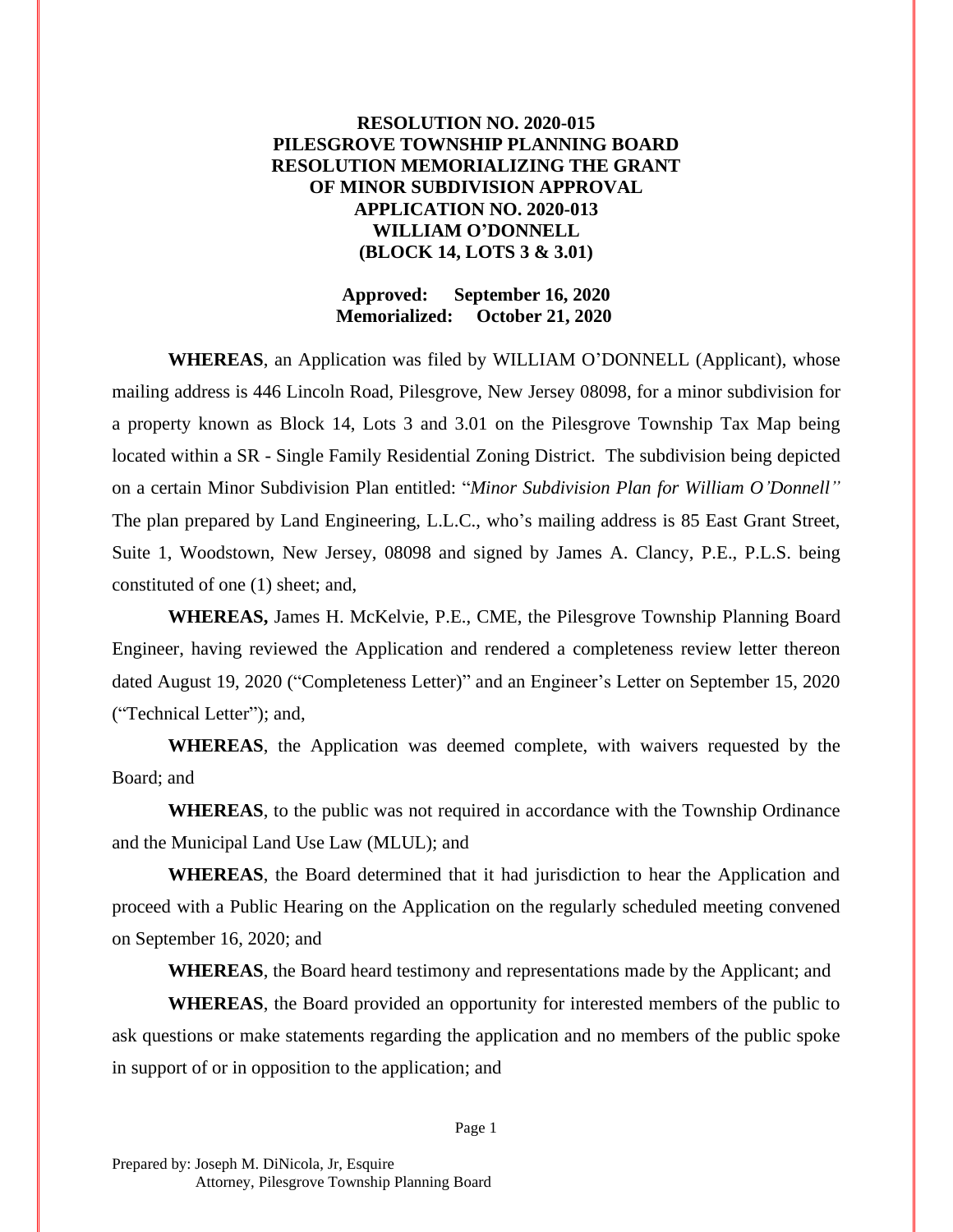**WHEREAS**, after hearing the above testimony and representations, the Board made the following findings of fact:

- 1. The Property is in an SR-Single Family Residential Zoning District.
- 2. Block 14, Lot 3 contains 57.72 acres.
- 3. Block 14, Lot 3.01 contains 6.08 acres.
- 4. Lot 3.01 currently has a single-family dwelling.
- 5. Lot 3 is presently vacated farmland.
- 6. The intent of the Applicant is a lot line adjustment transferring 1.7 acres from Lot 3 to Lot 3.01.
- 7. With the proposed lot line adjustment both lots will continue to be conforming.
- 8. The Board next reviewed the Engineering review section of the Engineer's Letter. The Applicant agreed to comply with all comments and requirements contained in the Engineer's Letter subject to the Engineer's approval.

**BE IT THEREFORE RESOLVED** on this day of 3020 by the Pilesgrove Township Planning Board, the minor subdivision application further depicted on the Minor Subdivision Plan submitted is granted with the waivers requested, subject to the following conditions:

- 1. Payment of any and all required fees which are due or may become due to the Township within seven (7) days notice thereof, including, but not limited to, settlement of any outstanding review escrow accounts.
- 2. Obtaining any and all other approvals for the proposed revisions that may be required by any governmental/regulatory body including, but not limited to the Salem County Planning Board and/or the Salem County Soil Conservation District, New Jersey Department of Transportation, etc. Applicant's engineer shall certify that said approvals have been received.
- 3. The minor subdivision shall be filed by deeds in the Office of the Clerk of Salem County. The deeds shall be approved by the Board solicitor and shall contain legal descriptions that have been approved by the Board Engineer. The deeds shall be recorded not later than 190 days from the date of the adoption of the within resolution.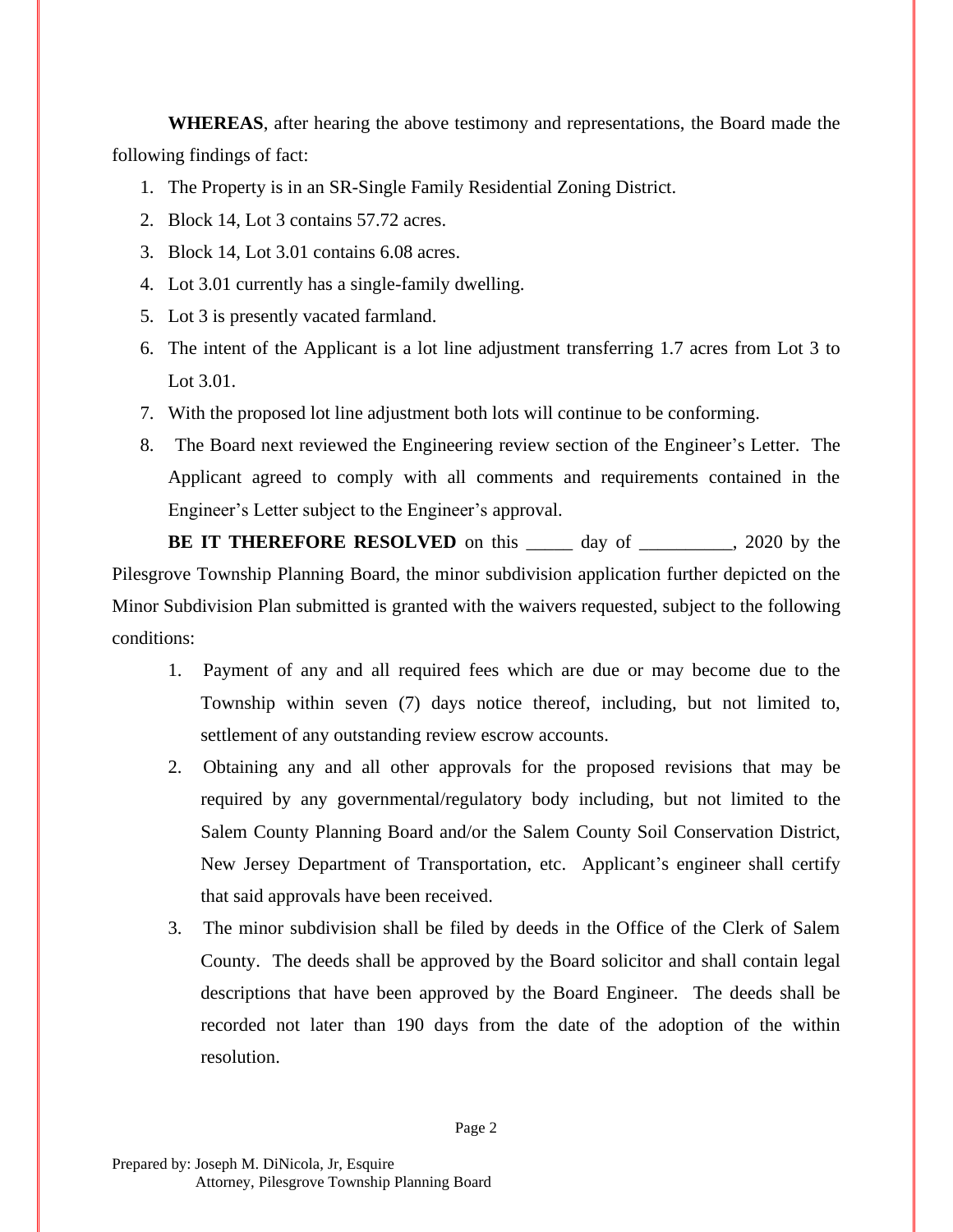- 4. The Applicant agrees to comply with all comments and requirements contained in the Engineer's Letter, subject to the Engineer's approval.
- 5. Applicant shall comply with all representations made during the course of the hearing and in all filed documents.
- 6. Applicant shall indemnify and hold the Board harmless from any claim of any kind which may be made as a result of any deficiency in the Application.
- 7. The minor subdivision deeds shall include "Right to Farm" language to be reviewed and approved by the Board Solicitor.

## **PILESGROVE TOWNSHIP PLANNING BOARD**

 $BY:$ 

**JEFFREY STRING, Chairperson**

**ATTEST:**

.

**RITA SHADE, Secretary**

**\_\_\_\_\_\_\_\_\_\_\_\_\_\_\_\_\_\_\_\_\_\_\_\_\_\_\_\_\_\_\_**